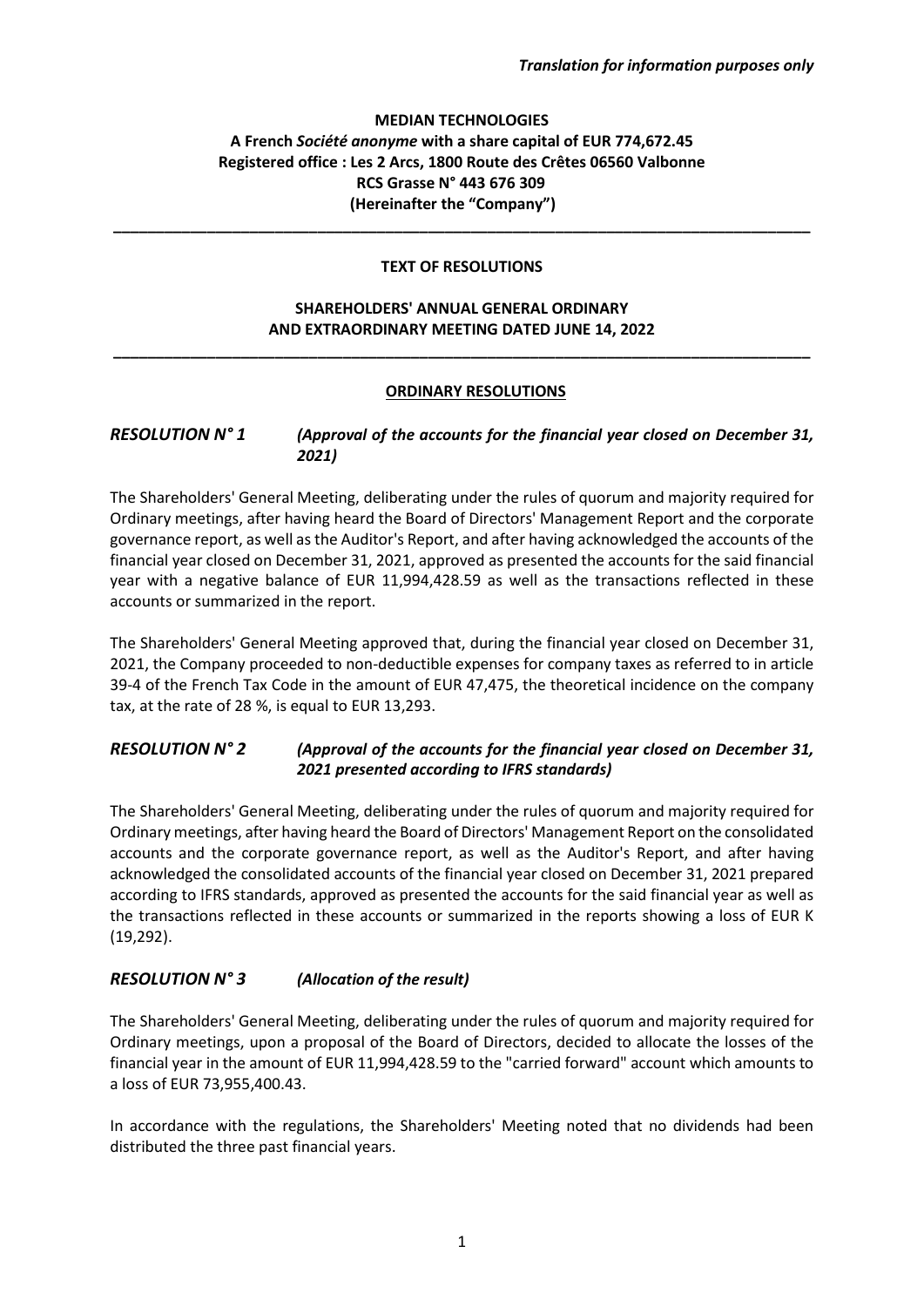## *RESOLUTION N° 4 (Approval of the regulated agreements as referred to in article L.225-38 and seq. of the French Commercial Code)*

The Shareholders' General Meeting, deliberating under the rules of quorum and majority required for Ordinary meetings, after having heard the Auditor's Special Report on agreements governed by article L.225-38 of the French Commercial Code, approved the terms of the said report and the agreement it contains pursuant to the conditions of article L.225-40 of the French Commercial Code.

# *RESOLUTION N° 5 (Discharge to Mr. Fredrik BRAG)*

The Shareholders' General Meeting, deliberating under the rules of quorum and majority required for Ordinary meetings, granted to Mr. Frederik BRAG full discharge without reservation for the execution of his duties for the financial year closed on December 31, 2021.

# *RESOLUTION N° 6 (Discharge to Mr. Oran MUDUROGLU)*

The Shareholders' General Meeting, deliberating under the rules of quorum and majority required for Ordinary meetings, granted to Mr. Oran MUDUROGLU full discharge without reservation for the execution of his duties for the financial year closed on December 31, 2021.

# *RESOLUTION N° 7 (Discharge to Mr. Tim HAINES)*

The Shareholders' General Meeting, deliberating under the rules of quorum and majority required for Ordinary meetings, granted to Mr. Tim HAINES full discharge without reservation for the execution of his duties for the financial year closed on December 31, 2021.

# *RESOLUTION N° 8 (Discharge to Mr. Kapil DHINGRA)*

The Shareholders' General Meeting, deliberating under the rules of quorum and majority required for Ordinary meetings, granted to Mr. Kapil DHINGRA full discharge without reservation for the execution of his duties for the financial year closed on December 31, 2021.

# *RESOLUTION N° 9 (Discharge to Mr. Oern STUGE)*

The Shareholders' General Meeting, deliberating under the rules of quorum and majority required for Ordinary meetings, granted to Mr. Oern STUGE full discharge without reservation for the execution of his duties for the financial year closed on December 31, 2021.

## *RESOLUTION N° 10 (Setting of the Directors' remuneration for 2022 (article L.225-45 of the French Commercial Code))*

The Shareholders' General Meeting, deliberating under the rules for Ordinary Shareholders' Meeting, after having heard the Report of the Board of Directors, hereby decided to set at EUR 200,000 the global amount of the Directors' remuneration to be distributed among the Directors for the 2022 financial year.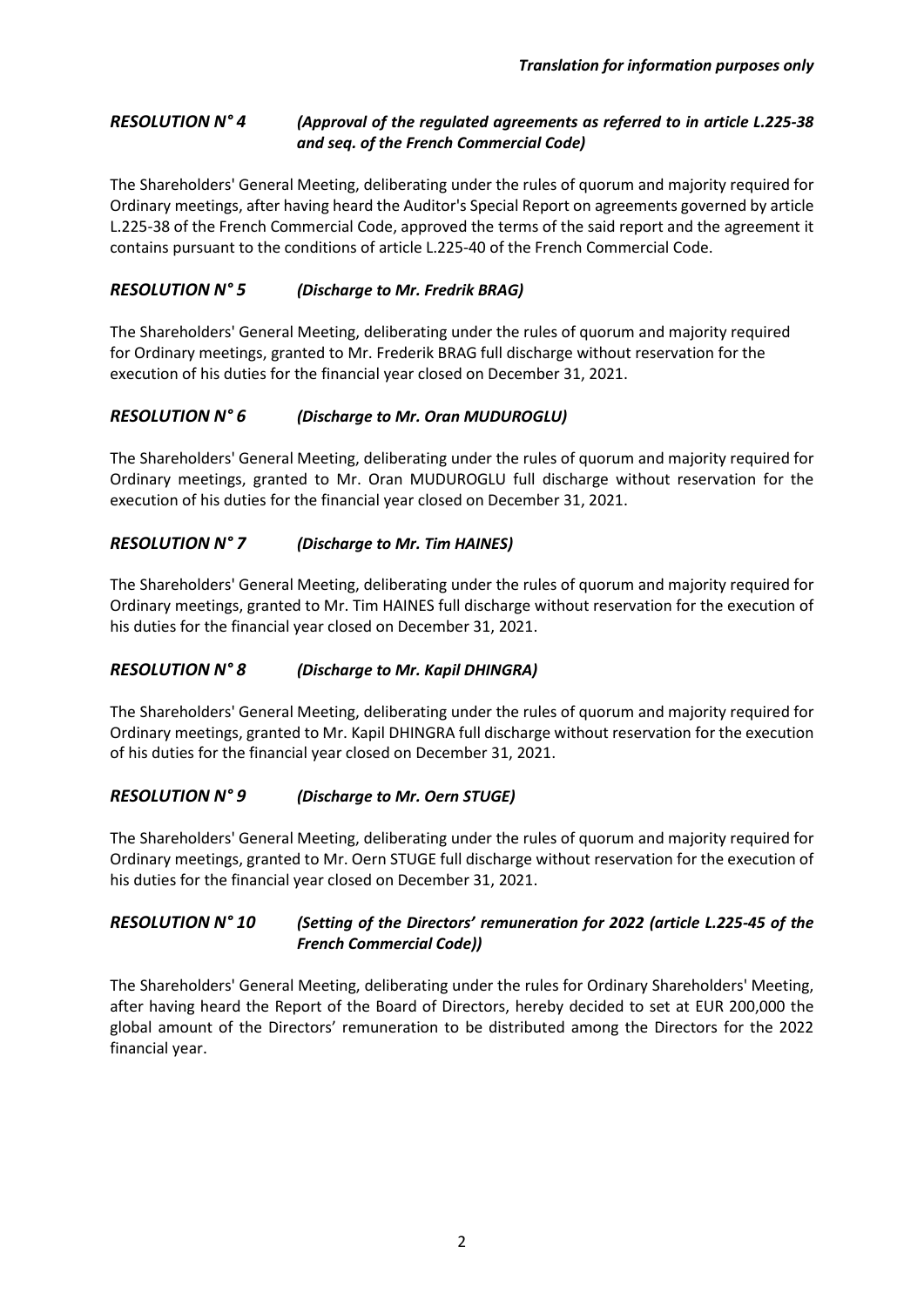#### *RESOLUTION N° 11 (Authorization to be granted to the Board of Directors to purchase shares of the Company in the context of the provisions of article L.22-10-62 of the French Commercial Code)*

The Shareholders' General Meeting, deliberating under the rules of quorum and majority required for Ordinary meetings, after having heard the report of the Board of Directors and deliberating in accordance with the provisions of article L.22-10-62 of the French Commercial Code, hereby authorized the Board of Directors to acquire a certain number of shares of the Company limited to 10% of the total amount of shares composing the share capital at the time of the Shareholders' Meeting, it being indicated that to calculate the 10% limit, where the shares are purchased in the context of a liquidity agreement, the number of shares sold back during the time of the authorization shall be taken into account, as the acquisitions effected by the Company may in no way result in it holding, directly or indirectly, more than 10% of its share capital.

The acquisition of these shares may be carried out by all means including by market or over-thecounter transactions, including by acquisition or sale of blocks of shares or by way of derivative or optional financial instruments at the time the Board of Directors feels fit, and when the shares that may have been acquired may be assigned or transferred by all means in accordance with the legal provisions in force.

The maximum purchase price per share shall not exceed forty (40) euros, subject to adjustments to take into account the impact of transactions on the share capital of the Company, including a change in the par value of the shares, a capital increase by incorporation of reserves, free allotment of shares, stock split or reverse stock split, distribution of reserves or of any other assets, depreciation of the share capital, or any other operation on the equity.

Therefore, the maximum amount that the Company will be liable to pay, in the event of a maximum purchase price of 40 euros, would amount to EUR 61,973,760 on the basis of the capital on April 20, 2022.

This authorization to proceed to transactions on the Company's own shares was granted for the following purposes:

- Allow the purchase of shares under a liquidity agreement in accordance with the AMAFI Charter of ethics renewed by the French *Autorité des Marchés Financiers* decision dated June 22, 2021 replacing the AMF decision dated July 2, 2018 recognizing the AMAFI Charter of ethics;
- Implement any plan of option to purchase the shares of the company, under the provisions of articles L.225-177 and *seq*. and L.22-10-56 and *seq*. of the French Commercial Code or any free allotment of shares under the provisions of articles L.225-197-1 and *seq*. and L.22-10-59 and *seq*. of the French Commercial Code;
- Cancel the shares in particular to optimize the earnings per share as part of a reduction of the share capital;
- Implement any market practice that may be accepted by the French *Autorité des Marchés Financier* and, more generally, carry out any transaction in compliance with the regulations in force.

The Shareholders' General Meeting hereby sets the validity of this authorization to **eighteen (18) months** as from the present Meeting.

The Meeting hereby noted that this authorization may deprive from effect any previous authorization having the same purpose as of the date of the ongoing Meeting.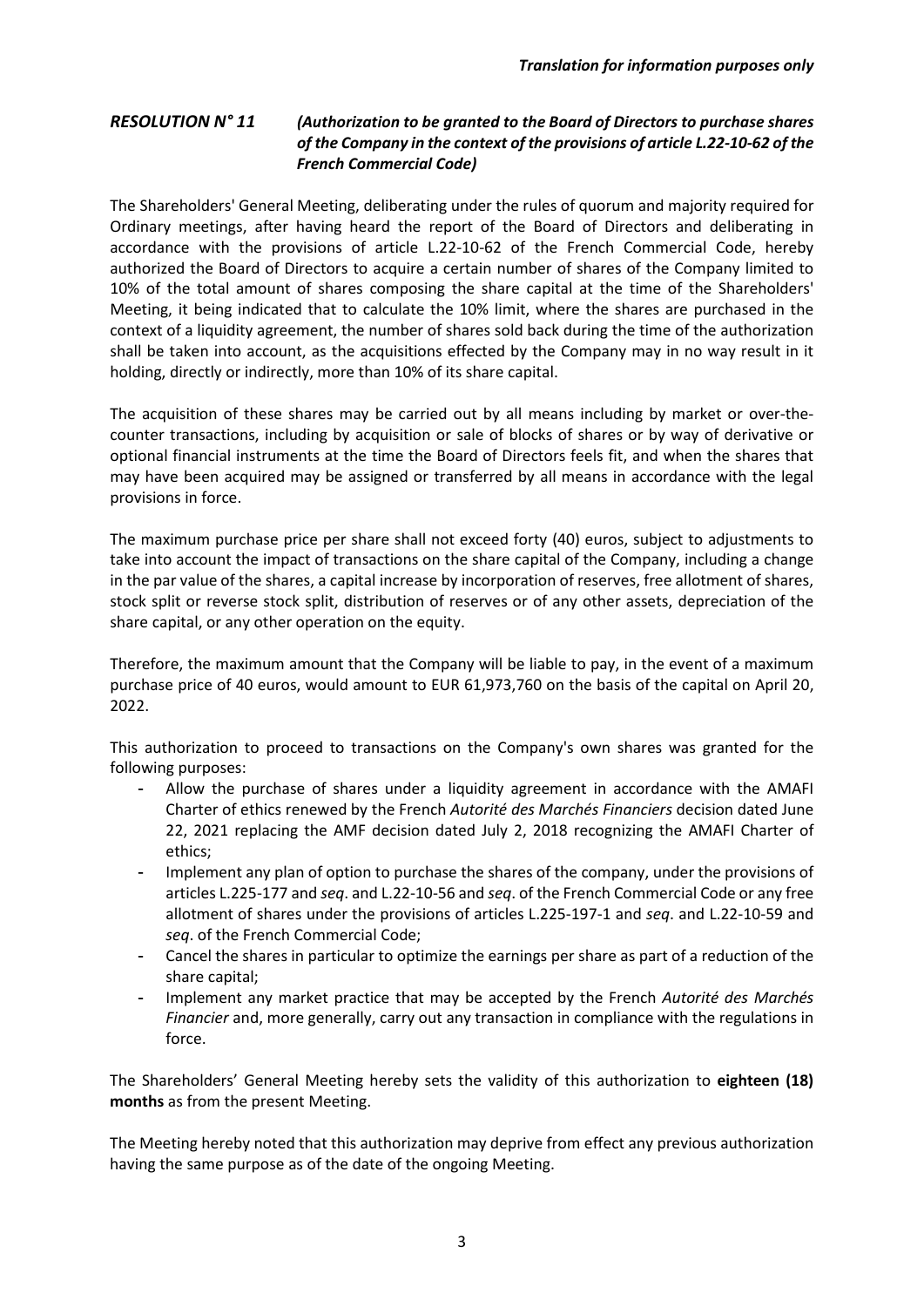The Meeting hereby decided that the Board of Directors shall have all powers to implement this authorization within the limits and under the conditions set above to in particular to:

- evaluate the opportunity to launch a share repurchase program and to determine the terms thereof to establish and publish the release of information relating to the implementation of the buyout program,
- pass all stock exchange orders, conclude all agreements in particular the keeping of the share purchase and sales records,
- make all declarations to the French *Autorité des Marchés Financiers* and any other body, complete any other formalities and, in general, take all necessary steps,
- delegate to the General Manager or, as mutually agreed with him, to one or several Deputy General Managers, the powers required to carry out the transaction.

#### **EXTRAORDINARY RESOLUTIONS**

### *RESOLUTION N° 12 (Authorization to reduce the share capital by cancelation of treasury shares in accordance with the provisions of article L.22-10-62 of the French Commercial Code)*

The shareholders' General Meeting having fulfilled the quorum and majority rules for Extraordinary General Meetings, having heard the Report of the Board of Directors and the Report of the Statutory Auditor, hereby authorized the Board of Directors, in accordance with the article L.22-10-62 of the French Commercial Code, to proceed at any time, on one or more occasions, to the reduction of share capital by cancelling within the limit of 10% of the share capital at the date of cancellation, shares that the Company has purchased under the authorization granted by the Ordinary General Meeting of Shareholders and, for periods of eighteen (18) months.

The General Meeting hereby decided that this authorization will be valid for a period of **eighteen (18) months**.

The General Meeting hereby granted full powers to the Board of Directors in order to achieve that or those of the share capital reduction operations within the limits set above including record its completion and charge the difference between the purchase price shares and the par value of the position of reserve or premium choice, amend the bylaws of the Company accordingly and conduct any formality.

### *RESOLUTION N° 13 (Authorization to be given to the Board of Directors to increase the share capital by issuance of shares or securities that are equity securities giving access to other shares or entitling the allocation of debt securities and/or securities granting access to the share capital of the Company, with preferential right)*

The General Meeting, having fulfilled the quorum and majority required for Extraordinary General Meetings, having heard the report of the Board of Directors and the special report of the Auditor and in accordance with articles L.225-129 and *seq*., L.22-10-49 and *seq*. and L.228-91 and *seq*. of the French Commercial Code,

Hereby conferred to the Board of Directors the power to proceed, on one or more occasions, to capital increases with preferential subscription rights, in France or abroad, in the proportion and at the times that it shall deem fit, in EUROS or in any other currency or monetary unit based on several currencies, by issuing shares for value (excluding preference shares) and/or securities convertible into shares of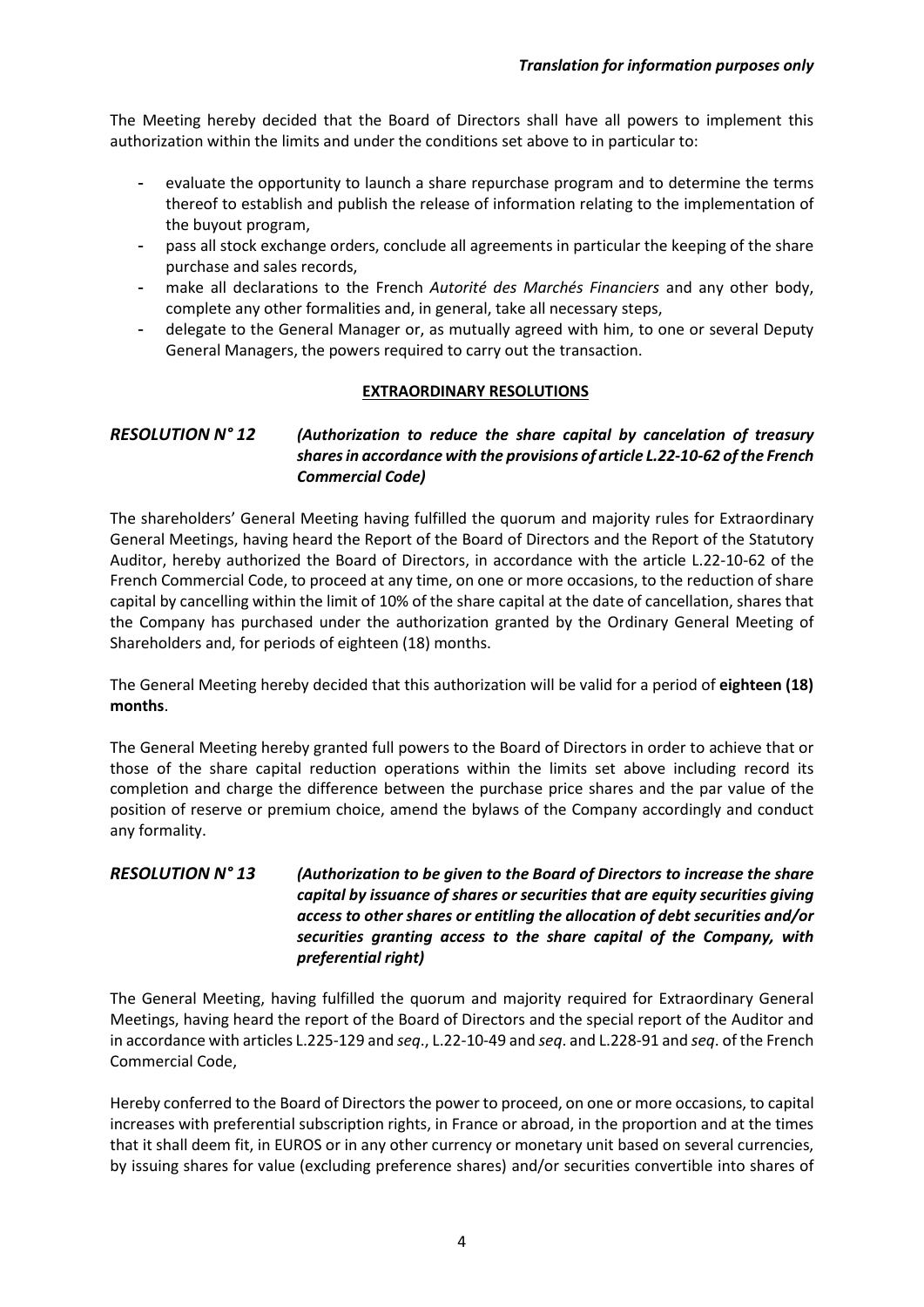the Company, governed by articles L. 228-91 and *seq*. of the French Commercial Code, it being specified that the subscription for shares may be made either in cash or by offset against certain debts due and payable on the Company and must be fully paid up upon subscription,

Hereby decided to set the following limits on the capital increase amounts in the event the Board of Directors uses of this authorization:

- The maximum amount of the total face value of the capital increases that may be authorized to immediately or in the future pursuant to this authorization shall be **EUR 750,000**, this amount being then increased by the issue premium,
- This maximum authorized amount shall be deducted, if applicable, by the nominal value of additional shares that may be issued in the event of new financial transactions to protect the rights of holders of securities giving access to the share capital,

Hereby acknowledged that this authorization automatically entails in favor of the holder of securities giving access to Company shares to be issued in the context of this resolution the waiver by the shareholders of their preferential subscription rights to shares they would have been entitled to by such securities,

Hereby decided to confer this authorization for a period of **eighteen (18) months** from the time of the ongoing Meeting,

If the Board of Directors uses this authorization:

- Hereby decided that the issuance(s) shall be reserved in priority to shareholders who may subscribe on an irreducible basis prorated to the number of shares they hold,
- Hereby decided that the Board of Directors may, in accordance with article L.225-133 of the French Commercial Code, allocate the shares not subscribed for on an irreducible basis to shareholders who have subscribed for a number of shares higher than they could subscribe for on a preferential basis, pro-rata to their subscription right and within the limits of their requests,
- Hereby decided that, in accordance with article L.225-134 of the French Commercial Code, if the irreducible subscriptions and, if applicable, excess subscriptions have not covered the whole capital increase, the Board of Directors may use the different options provided by law, in the order of its choice, including offering to the public all or part of the shares or, in the case of securities giving access to share capital, said unsubscribed securities, on the French market and/or abroad and/or on the international market,
- Hereby decided that in the event of free allocation or warrants to holders of existing shares, the Board of Directors shall be entitled to decide that the fractional rights are not negotiable and that the corresponding shares will be sold,
- Hereby decided that the Board of Directors shall have full powers to implement this authorization, with the option to sub-delegate to the General Manager or, as mutually agreed with him, to one or more Deputy General Managers, under the conditions laid down by law, to implement this authorization, within the limits and under the conditions specified above, in particular to: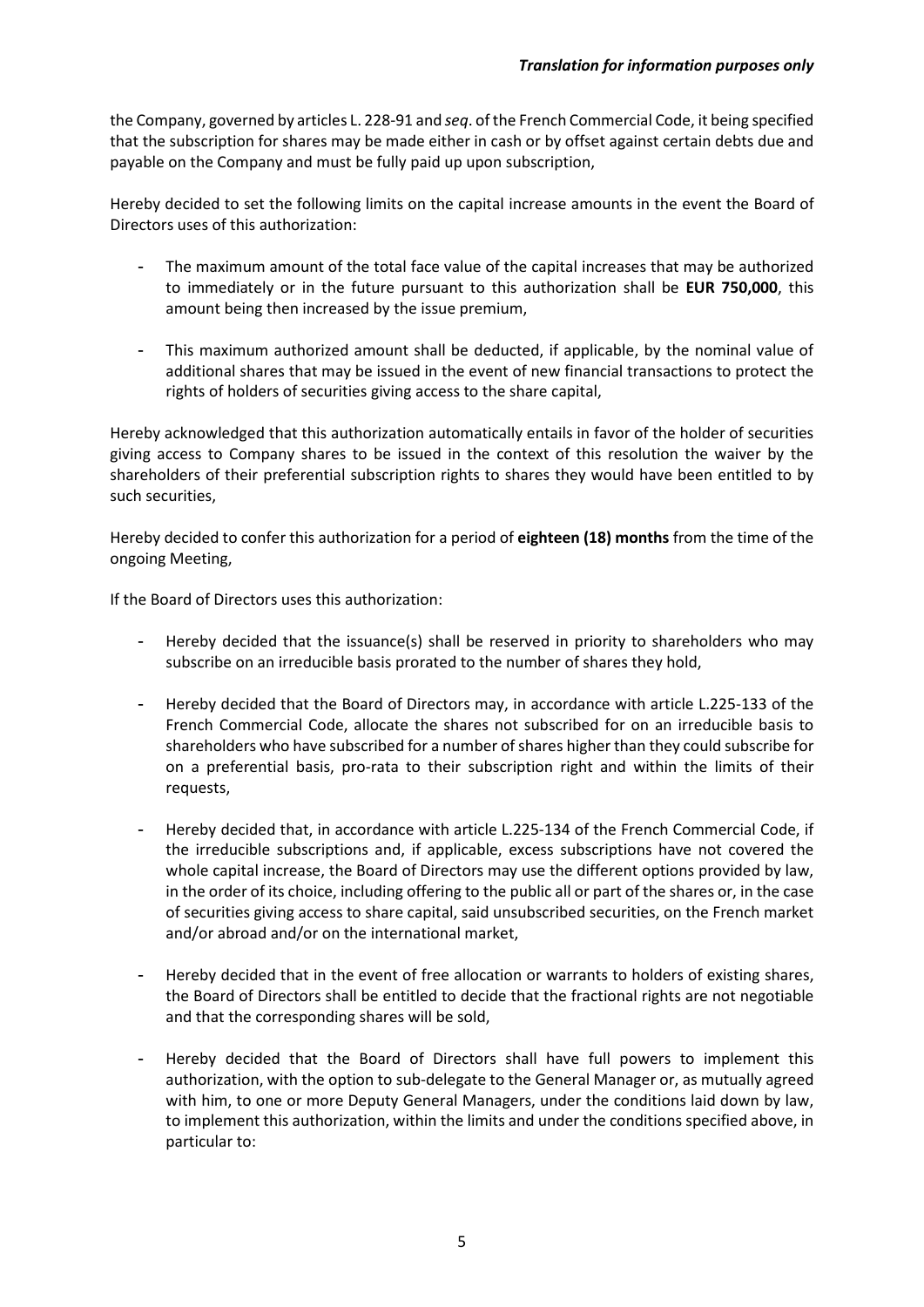- set the amount of the issuance or issuances to be carried out pursuant to this authorization and notably set the issue price, dates, time, terms and conditions of subscription, delivery and vesting of securities within the legal or regulatory limits, provided that the price may not be lower than the average closing price of the Company share recorded during the twenty trading days preceding its fixation, less a discount of 20% (the issue price of securities shall be such that the sum received immediately by the Company plus, if applicable, that likely to be subsequently received by the Company may, for each share issued as a result of the issuance of these securities, be at least equal to the amount described above).
- set, if applicable, the terms of exercise of rights attached to shares or securities convertible into shares to be issued, determine the exercise of the rights, if any, including conversion, exchange, redemption including by delivery of assets of the Company such as securities already issued by the Company,
- collect the subscriptions and the corresponding payments, and record the completion of capital increases to the amount of shares subscribed for and proceed to the related amendments of the By-laws,
- at its sole discretion, charge the costs of any capital increases to the amount of the related issue premium(s) and deduct from such amount the sums needed to increase the legal reserve to one tenth of the new share capital after each capital increase,
- determine and make all adjustments to take into account the impact of the transactions on the capital of the Company, including a modification of the par value of shares, a capital increase by incorporation of reserves, free allocation shares, stock split or reverse stock split, distribution of reserves or any other assets, amortization of the share capital or any other transaction involving equity, and set the terms according to which, if any, the rights of holders of securities giving access to capital may be protected,
- suspend, if need be, the exercise of share allocation rights attached to existing securities for a period not to exceed three (3) months,
- in general take all steps and complete all formalities required for the issuance, the listing and financing of the securities issued pursuant to this authorization and the exercise of the rights attached thereto.

Finally, the General Meeting hereby noted that the Board of Directors when it uses this authorization shall prepare a supplementary report to the next Ordinary General Meeting, as certified by the Statutory Auditors, describing the terms of use this authorization.

### *RESOLUTION N° 14 (Authorization to be given to the Board of Directors to increase the share capital of the Company by issuance of shares or securities that are equity securities giving access to other shares or entitling the allocation of debt securities and/or securities granting access to the share capital of the Company without preferential right in the context of a public offering)*

The General Meeting, having fulfilled the quorum and majority required for Extraordinary General Meetings, having heard the report of the Board of Directors and the special report of the Auditor, and in accordance with articles L.225-129 and *seq*., L.22-10-49 and *seq*., L.225-135, L.225-136, L.225-138 and L.228-91 and *seq*. of the French Commercial Code,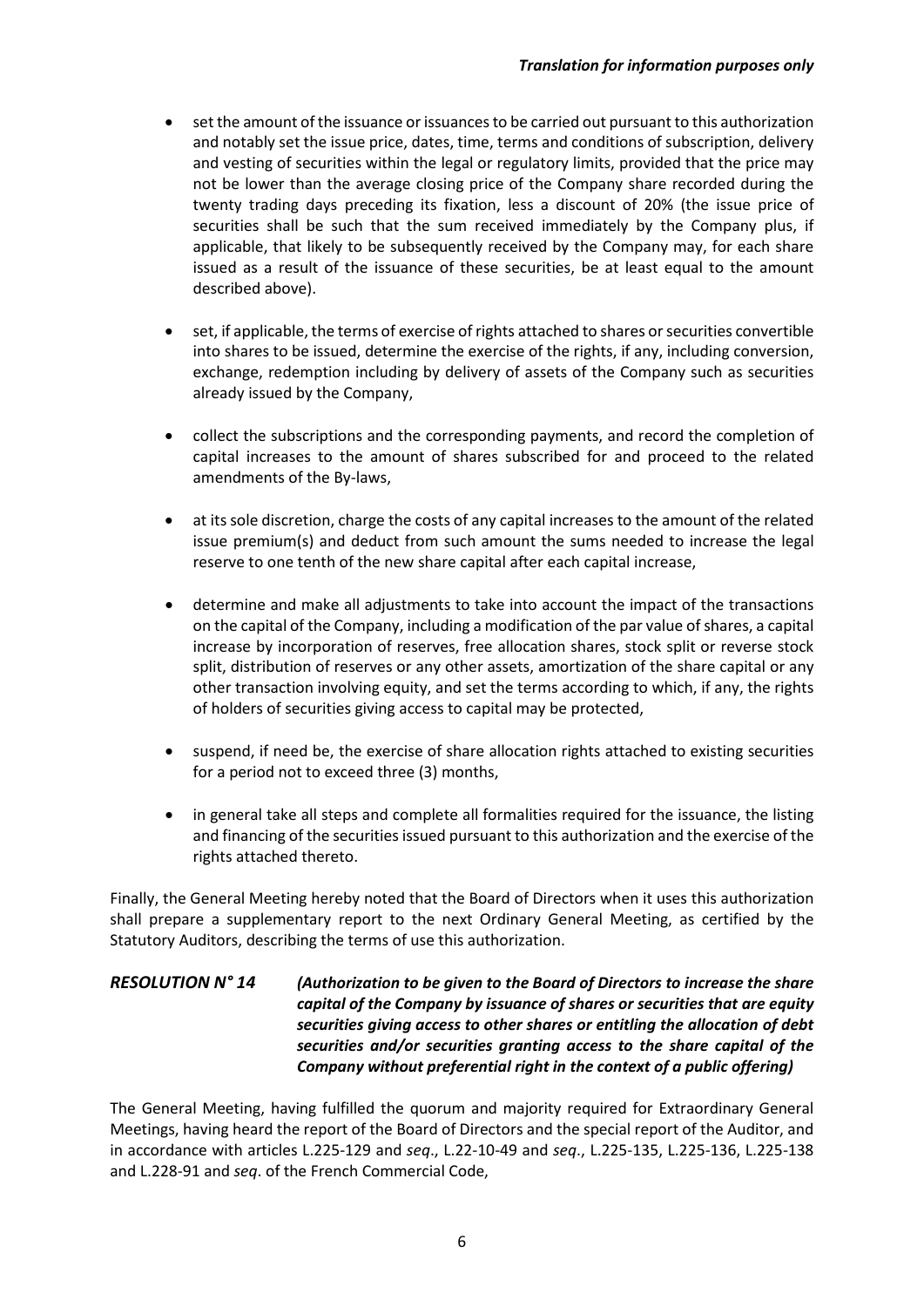and under the condition precedent to fulfill the terms of issuance in the context of a public offering,

Hereby conferred powers the Board of Directors to proceed to, on one or more occasions, capital increases with preferential subscription rights through a public offering in France or abroad, in the proportion and within the time it deems fit, either in EUROS or in any other foreign currency or monetary unit based on several currencies, by issuance of shares for value (including, as the case may be, represented by American Depositary Shares – ADS – or American Depositary Receipts – ADR, but excluding preference shares), and/or of securities that are equity securities giving access to other shares or entitling the allocation of debt securities and/or securities giving access to equity securities to be issued governed by articles L.228-91 and *seq*. of the French Commercial Code, it being specified that the subscription for shares may be made either in cash or by set-off of due, liquid and payable debts on the Company and must be fully paid up upon subscription,

Hereby resolved that the securities issued can be debt securities, be combined with issuance of such securities or allow such issuance of debt securities as intermediary securities.

Hereby resolved that public offerings decided pursuant to this authorization can be combined, within the context of a single issuance or several issuances carried out simultaneously, with offers provided for in article L.411-2 of the French Monetary and Financial Code.

Hereby decided to set the following limits on the capital increase amounts in the event the Board of Directors uses this authorization:

- The maximum amount of the total face value of the capital increases that may be made immediately or in the future pursuant to this authorization shall be **EUR 750,000** (or its counter-value in case of issuance in another currency), this amount being then increased by the issue premium, and within the limits lay down by article L.225-136 of the French Commercial Code. This maximum amount shall be deducted from the maximum authorized amount set forth in the  $18<sup>th</sup>$  resolution.
- This maximum authorized amount shall be deducted, if applicable, by the nominal amount of additional shares that may be issued, in the event of new financial transactions to protect the rights of holders of securities giving access to share capital,

Hereby resolved that the maximum amount of the total face value of debt securities that could be issued pursuant to this authorization is set at the amount of EUR one hundred fifty million (or its countervalue in case of issuance in another currency), it being specified that this maximum amount shall be deducted by the maximum authorized amount set forth in the  $18<sup>th</sup>$  resolution

Hereby decided to cancel the preferential subscription right of shareholders to securities covered by this resolution,

Hereby acknowledged that this authorization automatically entails in favor of the holder of securities giving access to Company shares to be issued in the context of this resolution the waiver by the shareholders of their preferential subscription rights to shares they would have been entitled to by such securities,

Hereby decided to confer this authorization for a period of **twenty-six (26) months** from the time of the ongoing Meeting,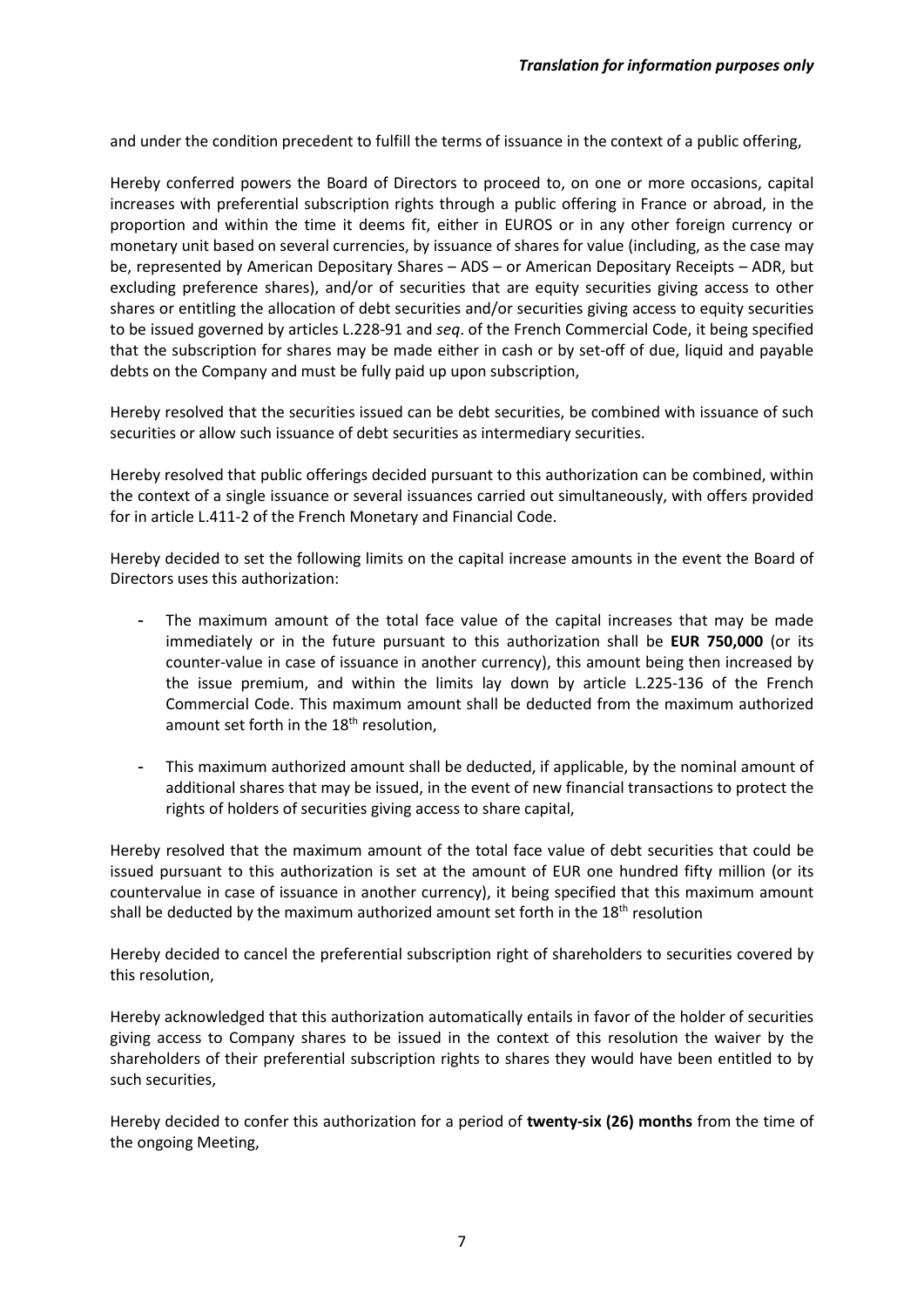Hereby decided that the issue price of the securities issued under this authorization will be determined by the Board of Directors in the following conditions:

- a) the share issue price shall not be lower than the average closing price of the Company share recorded during the twenty trading days preceding its fixation, less a discount of 20%,
- b) the issue price of securities shall be such that the sum received immediately by the Company plus, if applicable, that likely to be subsequently received by the Company may, for each share issued as a result of the issuance of these securities, be at least equal to the amount referred to in paragraph a) above,

Hereby decided that the Board of Directors shall have full powers to implement this authorization, subdelegate to the General Manager or, as mutually agreed with him, to one or more Deputy General Managers, under the conditions laid down by law, to implement this authorization, within the limits and under the conditions specified above, in particular to:

- Set the amount of the issuance or issuances that will be carried out pursuant to this authorization and in particular set the issue price (in the setting conditions specified above), date, time, terms and conditions of issuance, purchase, delivery and vesting of securities, as well as the form and characteristics of the share or securities giving access to the share capital to be issued, within the legal or regulatory limits,
- Lay down, if appropriate, the terms of exercise of rights attached to shares or securities convertible into shares to be issued, determine the terms and conditions of the exercise of the rights, if any, in particular conversion, exchange, redemption including by delivery of assets of the Company such as securities already issued by the Company,
- Collect the subscriptions and the corresponding payments, and record the completion of capital increases to the amount of shares subscribed for and proceed to the related amendment of the By-laws,
- At its discretion, charge the costs of any capital increases to the amount of the issue premium(s) and deduct from this amount the sums needed to increase the legal reserve to one tenth of the new capital after each capital increase,
- Determine and make all adjustments to take into account the impact of the transactions on the share capital of the Company, including any modification of the par value of shares, a capital increase by incorporation of reserves, free allocation shares, stock split or reverse stock split, distribution of reserves or any other assets, amortization of the capital or any other transaction involving equity, and set the terms according to which, the rights of the holders of securities giving access to capital may be protected,
- Suspend, if necessary, the exercise of share allocation rights attached to existing securities for a period not to exceed three (3) months,
- In general take all steps and complete all formalities required for the issuance, the listing on the Euronext Growth market of Euronext Paris or any other regulated or non-regulated market, in France or abroad, and financing of the securities issued pursuant to this authorization and to the exercise of the rights attached thereto and to finalize the resulting share capital increase and to amend the bylaws accordingly.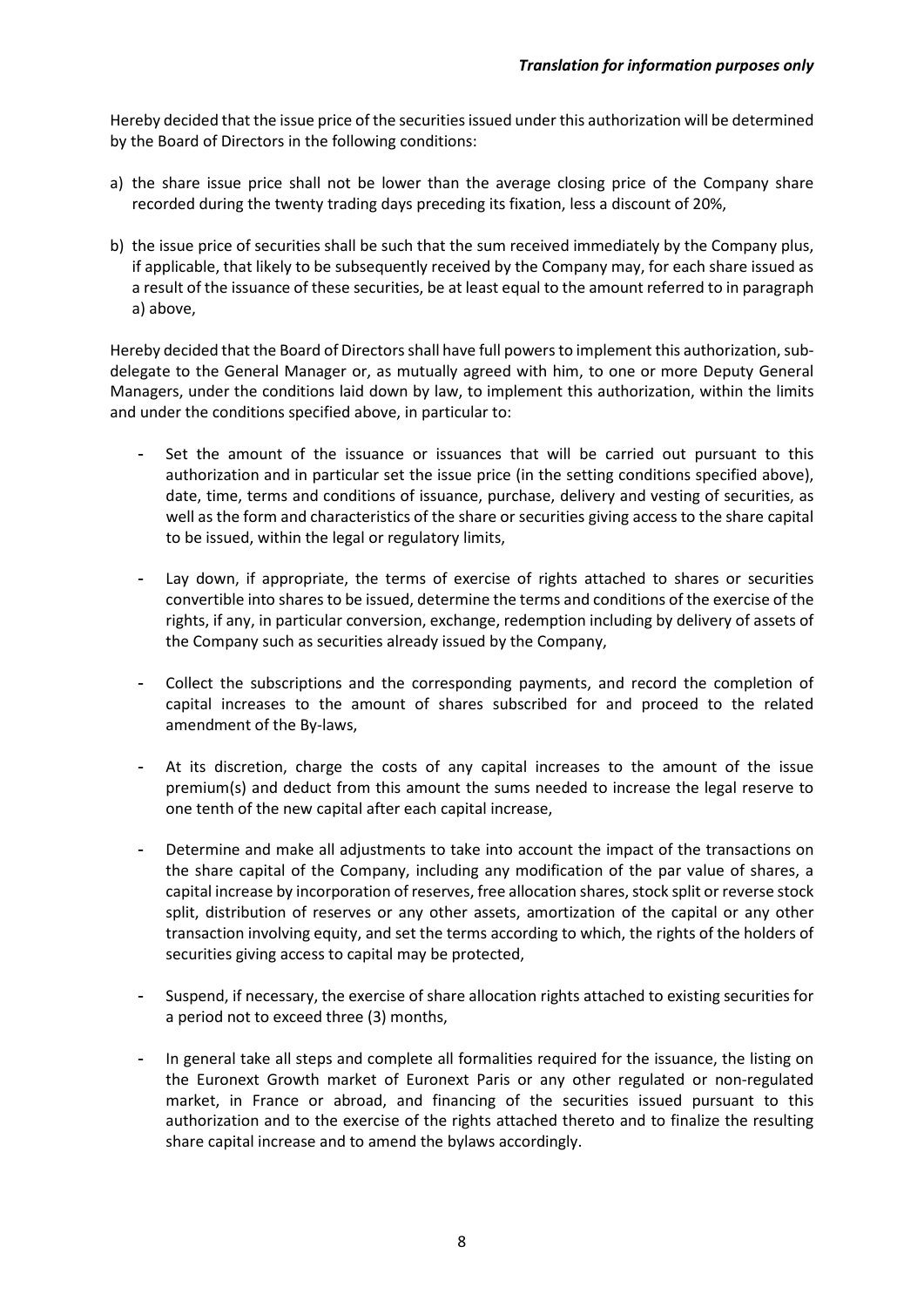If the subscriptions do not cover the total number of issued shares, the Board of Directors may limit the amount of the transaction to the amount of subscriptions, provided that it reaches at least three quarters of the issuance decided.

Finally, the General Meeting hereby noted that when the Board of Directors shall use this authorization, it shall prepare an additional report to the next Annual General Meeting, as certified by the Statutory Auditors and describing the terms of use this authorization.

### *RESOLUTION N° 15 (Authorization to be given to the Board of Directors for the issuance of shares and securities that are equity securities giving access to other shares or entitling the allocation of debt securities and/or securities granting access to the share capital of the Company without preferential right in the context of offering referred to in article L.411-2, 1° of the French Monetary and Financial Code)*

The General Meeting, having fulfilled the quorum and majority required for Extraordinary General Meetings, having considered the report of the Board of Directors and the special report of the Auditors, and in accordance with articles L.225-129 and *seq*. of the French Commercial Code, in particular articles L.225-129-2, L.225-135 and L.225-136 of the said Code, articles L.22-10-49 and *seq*. of the French Commercial Code and articles L.228-91 and *seq*. of the said Code,

Hereby authorized the Board of Directors, for a period of **eighteen (18) months** from the date of this Meeting, to decide the issuance, in France or abroad, by way of offers referred to in section 1° of article L.411-2 of the French Monetary and Financial Code (i) shares of the Company (including, as the case may be, represented by American Depositary Shares – ADS – or American Depositary Receipts – ADR) and (ii) securities that are equity securities giving access to other shares or entitling the allocation of debt securities and/or securities giving access to existing shares or new shares of the Company, which may be subscribed for in cash or by offsetting receivables.

The issuance of preference shares and of securities giving immediate or future access to preference shares was specifically excluded. The offers referred to in section 1° of article L.411-2 of the French Monetary and Financial Code, carried out pursuant to this resolution may be associated, in the context of the same issuance or of several issuances made simultaneously to public offerings.

The General Meeting hereby decided to cancel the preferential subscription right of shareholders to these shares and securities to be issued by means of offers referred to in section 1° of article L.411-2 of the French Monetary and Financial Code as provided for in this resolution.

The maximum amount of the total face value of the capital increases, that may be made immediately or in the future pursuant to this authorization, will be set pursuant to the provisions of **article L.225- 136, 2°) of the French Commercial Code**. This maximum amount shall be deducted from the maximum authorized amount set forth in the 18<sup>th</sup> resolution.

The nominal amount of shares that may be issued in respect of adjustments made to protect the rights of holders of securities giving access to shares shall be added to the maximum authorized amount set by this resolution.

The securities giving access to shares so issued may consist of debt securities or be associated with the issuance of such securities or allow their issuance as intermediate securities. They may take the form of subordinated or non-subordinated securities with a determined or undetermined term, and be issued in EUROS or in foreign currencies or in any monetary units established by reference to several currencies.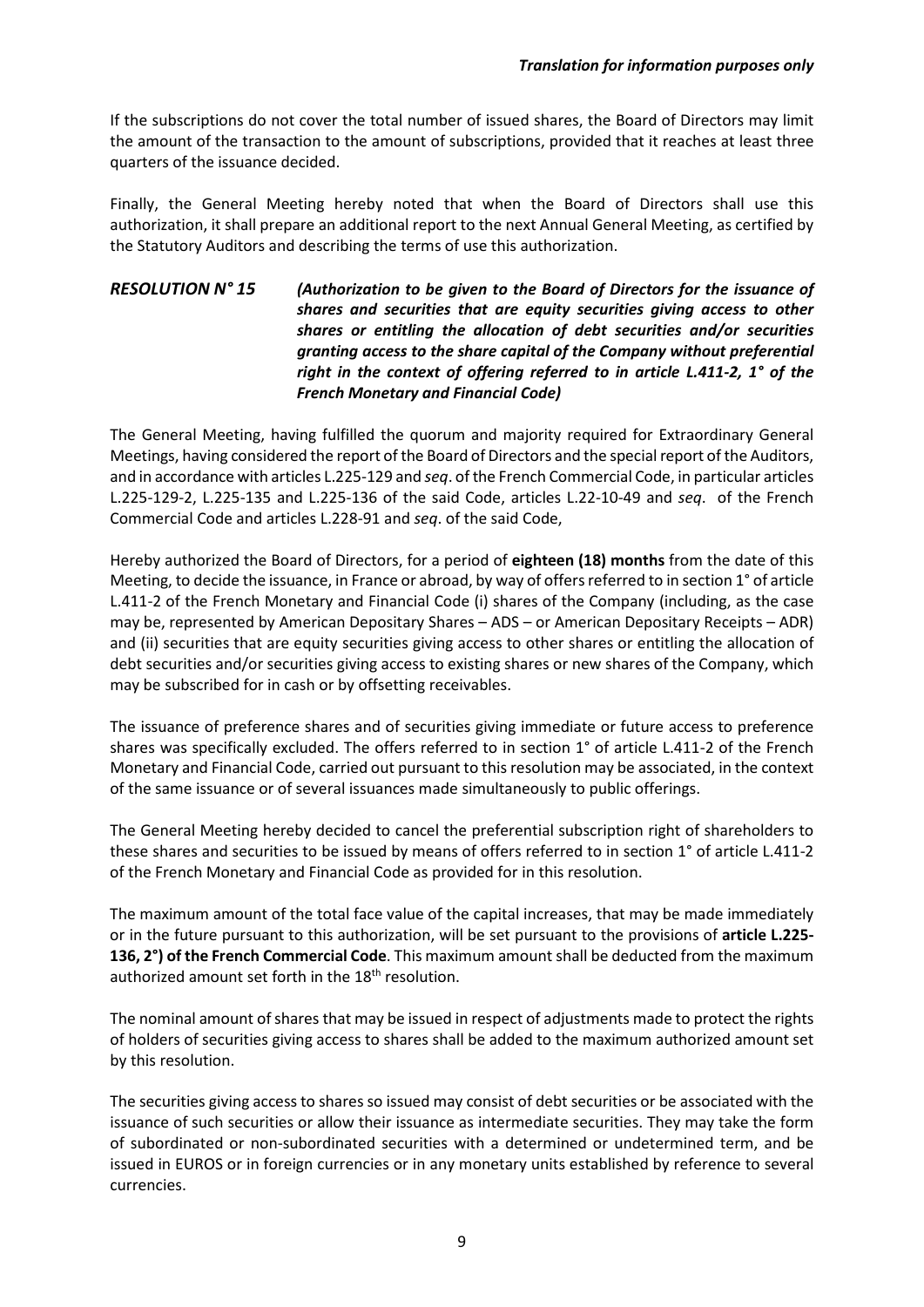The duration of the loans (giving access to shares of the Company) other than those represented by perpetual securities, may not exceed fifty (50) years. The loans (giving access to shares of the Company) may bear interest at a fixed and/or a variable rate or capitalization rate, and be reimbursed, with or without premium, or depreciation, whereas securities may also be repurchased on the stock market or offered for purchase or exchange by the Company.

The securities issued may, if appropriate, be accompanied by warrants giving right to the allocation, acquisition or subscription of bonds or other securities representing debt instruments or include an option for the Company to issue debt securities (fungible or non-fungible) in payment of interest whose disbursement has been suspended by the Company.

If the subscriptions do not cover the total number of issued shares, the Board of Directors may limit the amount of the transaction to the amount of subscriptions, provided that it reaches at least three quarters of the issuance decided.

The General Meeting hereby noted that this authorization entails the waiver by shareholders of their preferential subscription rights to shares of the Company to which the securities to be issued pursuant to this authorization may give right.

The Board of Directors shall determine the characteristics, amount and terms of any issuance and of the securities issued.

In particular, it shall determine the category of securities issued and set their subscription price, the date may be retroactive and, if applicable, the duration or manner of exercise of rights attached to the new shares, if any, rights to conversion, exchange, redemption, including by delivery of assets such as securities already issued by the Company; it being specified that:

- a) The share issue price shall not be lower than the average closing price of the Company share recorded during the twenty trading days preceding its fixation, less a discount of 20%.
- b) The issue price of securities shall be such that the sum received immediately by the Company plus, if applicable, that likely to be subsequently received by the Company may, for each share issued as a result of the issuance of these securities, be at least equal to the amount referred to in paragraph "a)" above.

The Board of Directors may, if need be, amend the terms of the securities issued or to be issued under this resolution during the life of the securities and in compliance with applicable formalities.

The Board of Directors may also, if need be, make any adjustments to take into account the impact of the transactions on the share capital of the company, especially in the event of any change in the par value, any capital increase by incorporation of reserves, any allocation of free shares, any stock split or reverse stock split, any distribution of reserves or of any other assets, amortization of capital, or any other capital transaction (including potential changes in the control of the Company) or equity transaction, and fix the terms according to which, if need be, the rights of holders of securities giving access to capital shall be protected.

The Board of Directors shall have full powers to implement this resolution, sub-delegate to the General Manager or, as mutually agreed with him, to one or more Deputy General Managers, under the conditions laid down by law, to implement this authorization, including by entering into any agreement for this purpose, especially to successfully complete any issuance, and to proceed to, on one or more occasions, and in such amounts and at the time it deems appropriate, the aforementioned issuances,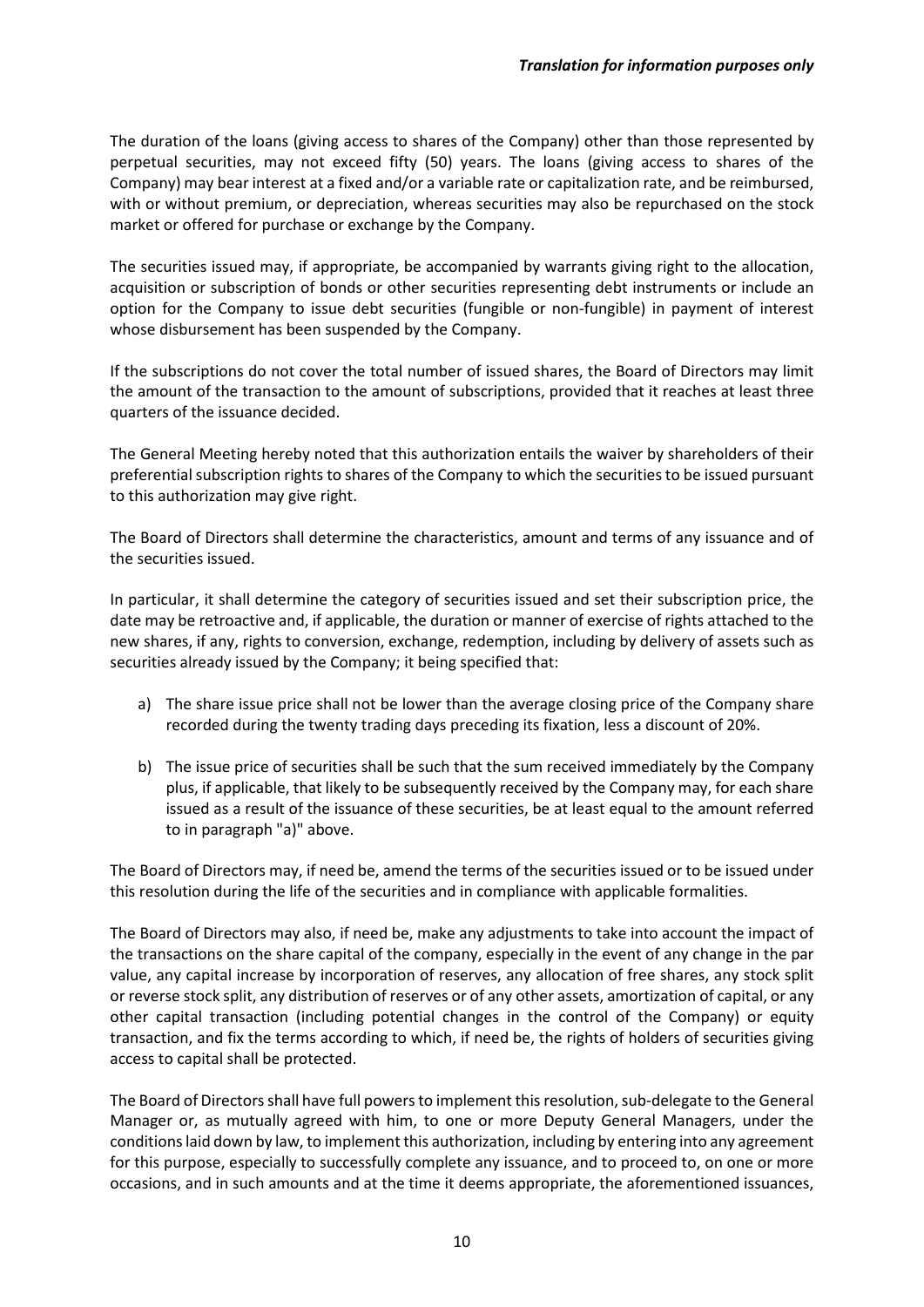as well as, if need be, to delay such, acknowledge its completion and proceed to the related amendments of the By-laws, and to carry out all formalities and declarations and request all authorizations that may be necessary for the completion and the proper performance of the issuances, and the admission to trading on the stock market of the new shares.

The Board of Directors may, at its sole discretion, charge the costs of any capital increases to the amount of issue premium(s) and deduct from this amount the sums needed to increase the legal reserve to a tenth of the new capital after each capital increase,

Suspend, if need be, the exercise of the share allocation rights attached to the existing securities for a period not to exceed three (3) months.

Finally, the General Meeting hereby noted that when the Board of Directors shall use this authorization, it shall prepare an additional report to the next Ordinary General Meeting, as certified by the Statutory Auditors and describing the terms of use this authorization.

### *RESOLUTION N° 16 (Authorization to be given to the Board of Directors to increase the share capital by issuance of shares and/or securities that are equity securities giving access to other shares or entitling the allocation of debt securities and/or securities granting access to the share capital of the Company without preferential right for the benefit of a category of persons in accordance with the provisions of article L.225-138 of the French commercial Code)*

The General Meeting, having fulfilled the quorum and majority required for Extraordinary General Meetings, having heard the report of the Board of Directors and the special report of the Auditor, and in accordance with articles L.225- 129 and *seq*., L.225-135, L.225-138 and L.228-91 and *seq*. of the French Commercial Code,

Hereby conferred to the Board full powers to, on one or more occasions, proceed to capital increases in France or abroad, in the proportion and at the times it deems appropriate, in EUROS or in any other currency or monetary unit based on several currencies, by issuing shares (excluding preference shares) and/or of securities that are equity securities giving access to other shares or entitling the allocation of debt securities and/or securities giving access to equity securities to be issued governed by articles L.228-91 and *seq*. of the French Commercial Code, it being specified that subscriptions for shares or other securities may be effected either in cash or set-off of due, liquid and payable debts on the Company and must be fully paid up upon subscription,

Hereby decided to set the following limits on the amounts of the capital increases in the event the Board of Directors uses this authorization:

- The maximum amount of the total face value of the capital increases that may be made immediately or in the future pursuant to this authorization shall be **EUR 750,000**, this amount being then increased by the issue premium. This maximum amount shall be deducted by the maximum authorized amount set forth in the 18<sup>th</sup> resolution.
- This maximum authorized amount shall be deducted, if applicable, by the nominal amount of the additional shares to be issued, in the event of new financial transactions to protect the rights of holders of securities giving access to the capital.

The General Meeting hereby decided to cancel the preferential subscription right of shareholders to securities covered by this authorization in favor of: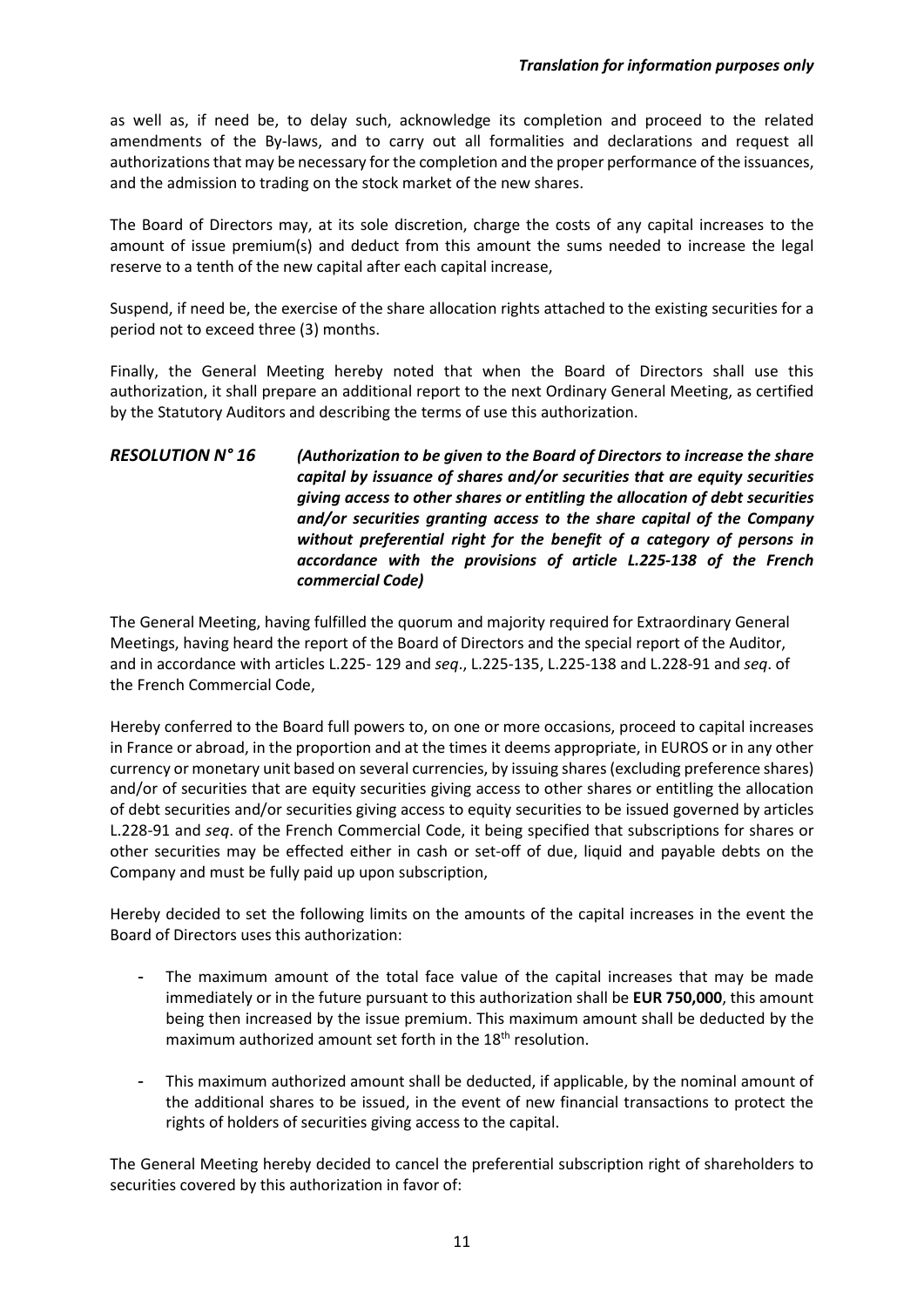- investment companies and investment funds existing under French or foreign law (including, without limitation, any investment fund or venture capital/investment company, in particular any FPCI, FCPR, FIP or holding company) investing on a regular basis in the technology, biotechnology, pharmaceutical or medical sector, participating in the share issuance for a unit investment amount greater than EUR 150,000 (share issue premium included),
- companies operating in the technological, biotechnological, pharmaceutical or medical sector subscribing to shares in the share capital of the Company upon the signature of an agreement with the Company, for a unit amount of investment greater than EUR 150,000 (share issue premium included).

Hereby acknowledged that this authorization automatically entails in favor of the holders of securities convertible into shares of the Company to be issued in the context of this resolution the express waiver by the shareholders of their preferential subscription rights to shares they would have been entitled to by such securities,

Hereby decided that the issue price of the securities issued under this authorization will be set by the Board of Directors under the following conditions:

- a) the share issue price shall not be lower than the average closing price of the Company share recorded during the twenty trading days preceding its fixation, less a discount of 20%,
- b) the issue price of securities shall be such that the sum received immediately by the Company plus, if applicable, that likely to be subsequently received by the Company may, for each share issued as a result of the issuance of these securities, be at least equal to the amount referred to in paragraph "a)" above,

Hereby decided to confer this authorization for a period of **eighteen (18) months** from the ongoing Meeting,

Hereby decided that the Board of Directors shall have full powers to implement this authorization, subdelegate to the General Manager or, as mutually agreed with him, to one or more Deputy General Managers, under the conditions laid down by law, to implement this authorization, within the limits and under the conditions specified above, in particular to:

- Determine, within the category specified above, the list of beneficiaries who may subscribe for securities issued and the number of shares to be allocated to each of them, within the limits mentioned above,
- Set the amount of the issuance or issuances that will be carried out pursuant to this authorization and set in particular the issue price (in the setting conditions specified above), the subscription date, time, terms and conditions, delivery and vesting of securities, within the legal or regulatory limits in force,
- Lay down, if appropriate, the terms of exercise of rights attached to shares or securities convertible into shares to be issued, determine the exercise of the rights, if any, including conversion, exchange, redemption including by delivery of assets of the Company such as securities already issued by the Company,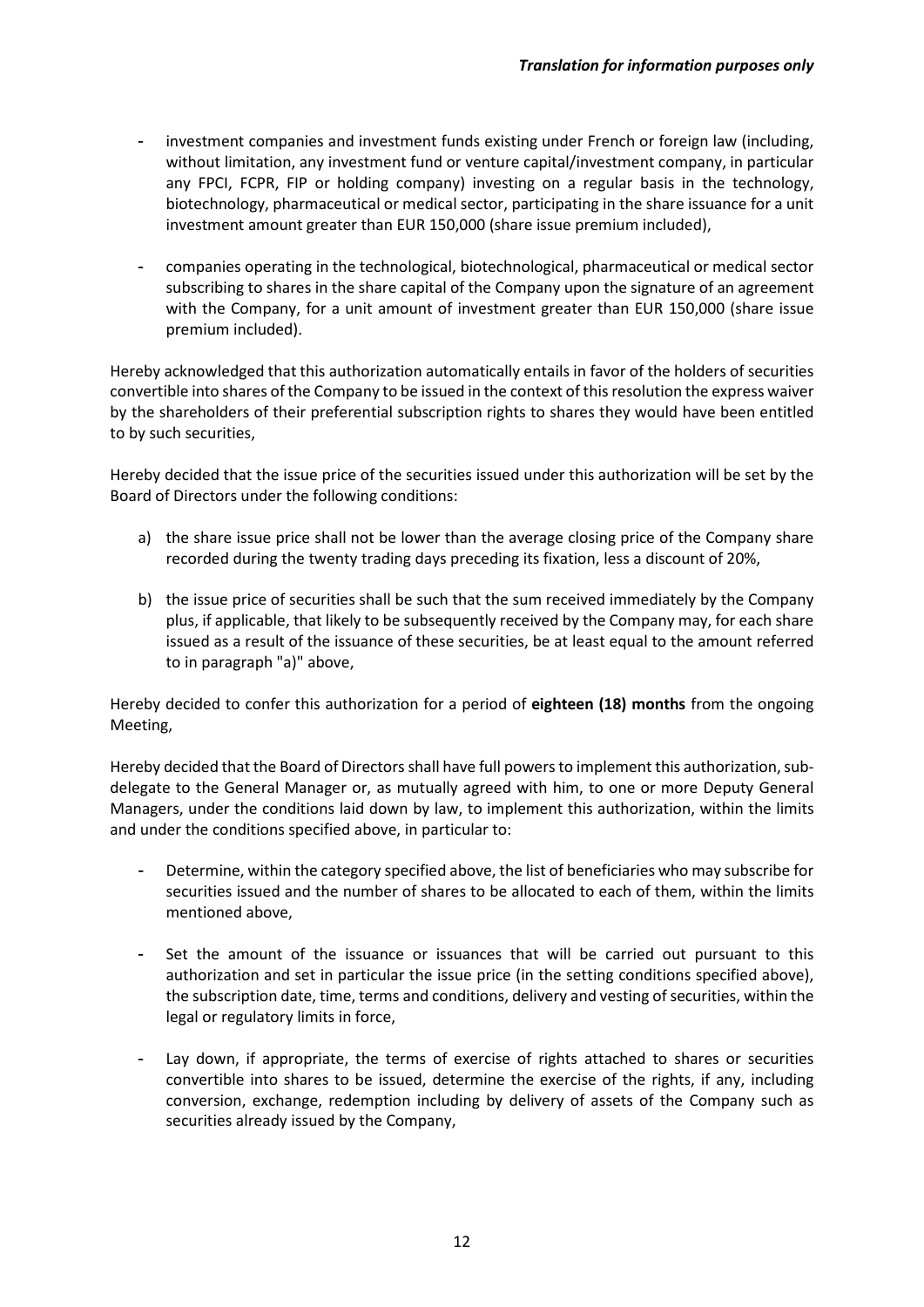- Collect the subscriptions and the corresponding payments, and record the completion of capital increases to the amount of shares subscribed and proceed to the related amendments to the By-laws,
- At its convenience, charge the costs of any capital increases to the amount of the issue premium(s) and deduct from this amount the sums needed to increase the legal reserve to one tenth of the new capital after each capital increase,
- Determine and make all adjustments to take into account the impact of transactions on the capital of the Company, including any modification of the par value of shares, any capital increase by incorporation of reserves, any free allocation shares, any stock split or reverse stock split, any distribution of reserves or any other assets, any amortization of capital or any other transaction involving equity, and, if applicable, set the terms according to which the rights of holders of securities giving access to capital shall be protected,
- Suspend, if need be, the exercise of share allocation rights attached to existing securities for a period not to exceed three months,
- Generally take all steps and complete all formalities required for the issuance, the listing and financing of the securities issued pursuant to this authorization and the exercise of the rights attached thereto.

If the subscriptions do not cover the total number of issued shares, the Board of Directors may limit the amount of the transaction to the amount of subscriptions, provided that it reaches at least three quarters of the issuance decided.

Finally, the General Meeting noted that the Board of Directors when it uses this authorization will prepare a supplementary report to the next Ordinary General Meeting, as certified by the Statutory Auditors, describing the terms of use this authorization.

## *RESOLUTION N° 17 (Authorization to the Board of Directors to increase the number of shares to be issued in the event of a capital increase with or without preferential subscription rights)*

The General Meeting, having fulfilled the quorum and majority required for Extraordinary General Meetings, having heard the report of the Board of Directors and the special report of the Auditor and in accordance with articles L.225-129 and *seq*. and L.225-135-1 of the French Commercial Code,

Hereby conferred to the Board of Directors powers, with the option to sub delegate to the General Manager or, as mutually agreed with him, to one or more Deputy General Managers, under the conditions set by law, to implement this authorization to increase the number of shares to be issued in case of increase of the share capital of the Company with or without preferential subscription rights, at the same issue price that used for the initial issue, within thirty (30) days of the closing of the subscription and within the limit of 15% of the initial issue resulting from the authorizations used pursuant to resolutions 13 to 16 and resolutions 23 and 24.

Hereby decided to confer this authorization for a period **of eighteen (18) months** from the time of the ongoing.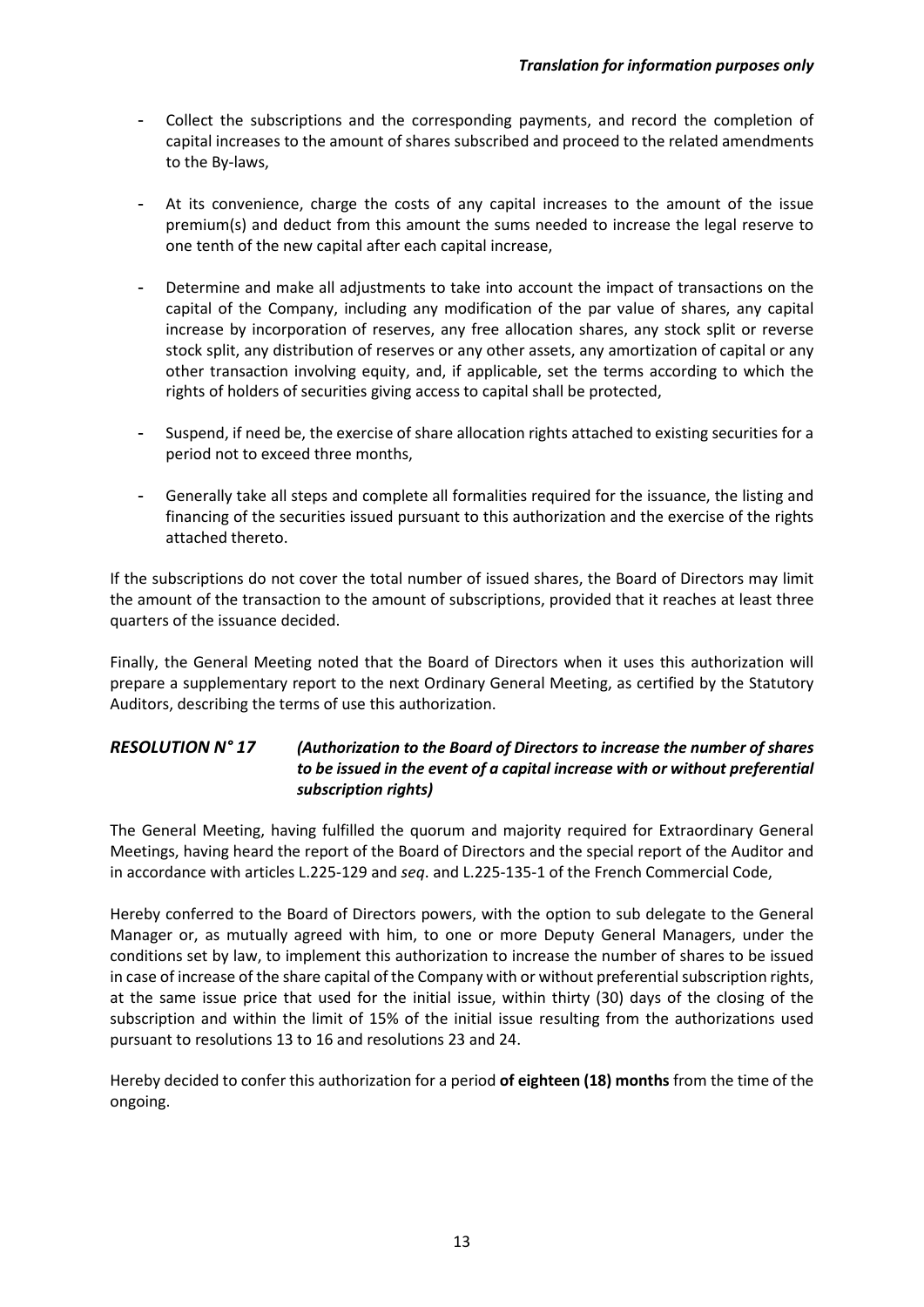#### *RESOLUTION N° 18 (Setting of an aggregate upper limit for capital increases delegated under the previous resolutions)*

The General Meeting, having fulfilled the quorum and majority required for Extraordinary General Meetings, having heard the report of the Board of and in accordance with articles L.225-129 and *seq*. and L.22-10-49 and *seq*. of the French Commercial Code,

decided that the maximum nominal amount of capital increases that may be realized immediately or in the future by virtue of the said authorizations in resolutions 13 to 16 shall be **EUR 750,000** plus the issue premium.

## *RESOLUTION N° 19 (Authorization to be given to the Board of Directors in order to grant to the beneficiaries it shall identify, in compliance with applicable laws and regulations, existing shares or shares to be issued up to a maximum of 10% of the share capital of the Company pursuant to articles L.225-197-1 and seq. and L.22-10-59 and seq. of the French Commercial Code)*

The Shareholders' General Meeting, under the rules of quorum and majority applicable to Extraordinary General Meetings, after hearing the Board of Directors report and the special report of the Statutory Auditor and in accordance with articles L.225-197-1 and *seq*. and L.22-10-59 and *seq*. of the French Commercial Code, hereby delegated its authority to the Board of Directors to, in one or more times, allocate existing free shares of the Company or free shares to be issued by the Company to the beneficiaries as referred to in articles L.225-197-1 and L.225-197-2 of the French Commercial Code.

The total number of free shares granted may not exceed **10% of the share capital** at the date of their allocation by the Board of Directors.

The Shareholders' General Meeting hereby decided that the allocation of such shares to the beneficiaries thereof will be final after a minimum vesting period of one (1) year. However, in the event of the beneficiary's invalidity, pursuant to the categories as defined by applicable law, the allocation of shares shall be final before the expiry of the term as defined in this paragraph.

The Shareholders' General Meeting hereby resolved that the Board of Directors will determine the length of the period during when the beneficiaries shall have the obligation to hold the free shares so that the total duration of the vesting and the holding period shall not be less than two (2) years, such period commencing upon the final allocation of shares. However, in the event of the beneficiary's invalidity, pursuant to the categories as defined by applicable law, the transfer of shares shall be authorized and free before the expiry of the term as defined in this paragraph.

The Board of Directors shall determine the beneficiaries of such free shares, as well as their terms and, where applicable, the criteria for the awarding. Subject to compliance with the minimum vesting period and the cumulated duration of the vesting and holding period mentioned above, the Board of Directors may freely determine the duration of these said periods.

The Board of Directors may, if necessary, during the vesting period, proceed to any adjustments to the number of shares related to any changes on the Company share capital in order to safeguard the rights of the beneficiaries of free shares.

This authorization entailed, in case of allocation of such shares to be issued in favor of the beneficiaries of such share allocations, renunciation by shareholders of their preferential subscription rights to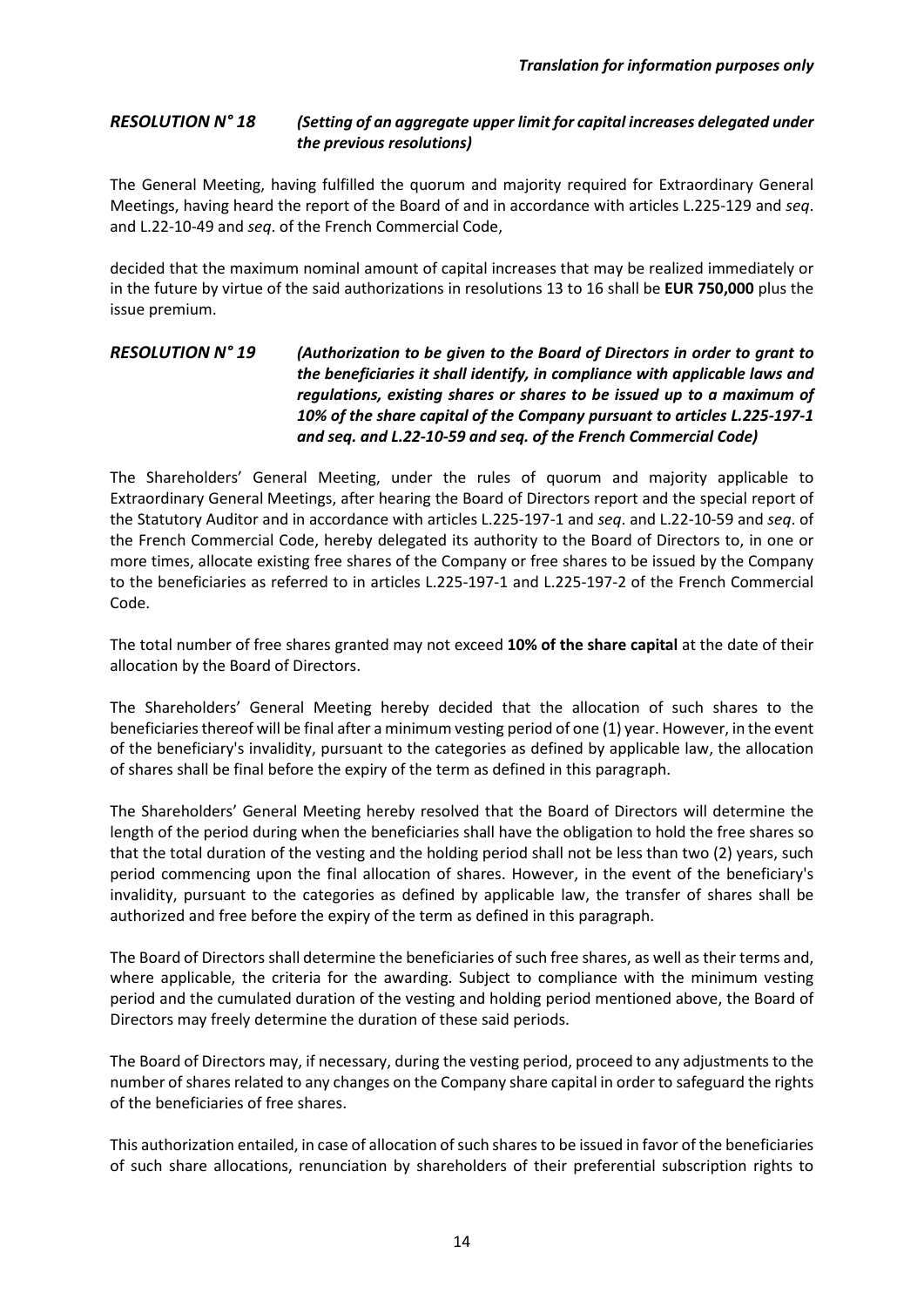ordinary shares to be issued in the course of the final allocation of free shares, and of all their rights to ordinary shares allocated under this authorization.

The corresponding capital increase shall be final because of the final allocation of shares to the beneficiaries.

The Shareholders' General Meeting decided, in accordance with article L.225-197-1 of the French Commercial Code, that this present authorization shall be valid for **thirty-eight (38) months** as from this Shareholders' General Meeting.

The Board of Directors will have all powers to implement this authorization.

The Shareholders' General Meeting hereby granted all powers to the Board of Directors, with an option to sub-delegate these powers, within the legal limits, to implement this authorization, including especially the powers to:

- Determine the identity of the beneficiaries, or the category or categories of beneficiaries of the allocation of shares and the number of shares allocated to each of them;
- Determine the length of the vesting and holding period;
- Set the terms and conditions and, where applicable, the criteria pursuant to which the shares shall be allocated;
- Provide for the possibility to provisionally suspend the allocation rights as provided for by law and applicable regulations;
- Duly record the final allotment dates and the dates from which the shares will be freely transferable, pursuant to this resolution and subject to legal restrictions;
- Enter the free shares in a registered account in the shareholder's name, mentioning, where appropriate, that they are locked up and the term of the lock-up period, and release the shares in any circumstances under which this resolution or the applicable regulation may allow such releasing;
- Provide for the right to, if it deems necessary, adjust the number of free shares required in order to safeguard the rights of beneficiaries under the conditions it shall determine;
- In the case of an issuance of new shares, charge any amounts required to pay up said shares against reserves, profits, or share premium of its choice, the amounts needed to fully pay-up such shares, duly record the completion of the capital increase thereunder, and make the necessary amendments to the bylaws, and
- In general, perform any and all required acts and formalities and take all the necessary steps and measures in accordance with all enforceable laws and regulations.

## *RESOLUTION N° 20 (Authorization to be given to the Board of Directors in order to grant stock options pursuant to articles L.225-177 and seq. and L.22-10-56 and seq. of the French Commercial Code)*

The Shareholders' General Meeting, under the rules of quorum and majority applicable to Extraordinary General Meetings, after hearing the Board of Directors report and the special report of the Statutory Auditor and in accordance with articles L.225-177 and *seq*. and L.22-10-56 and *seq*. of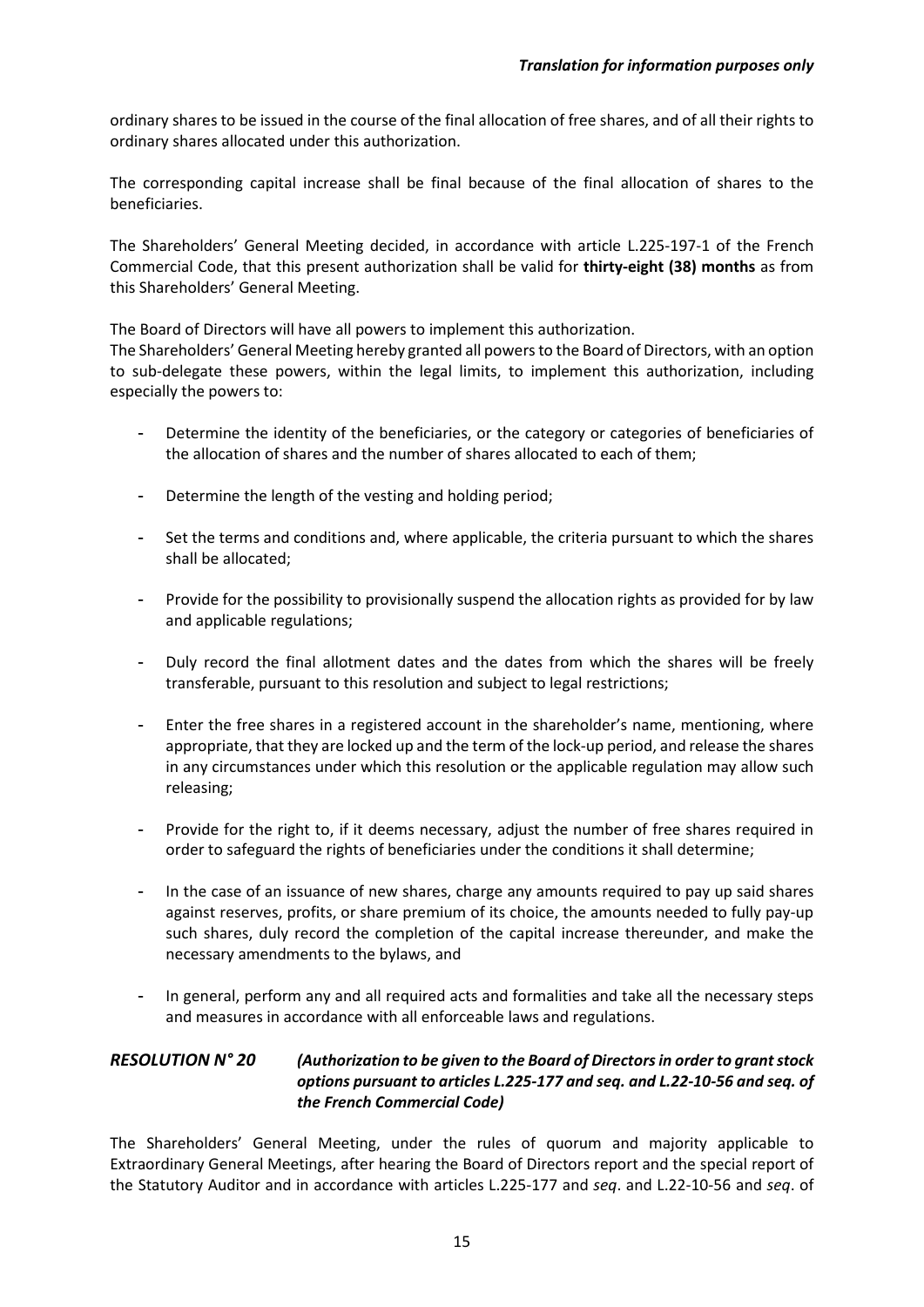the French Commercial Code, hereby authorizes the Board of Directors to issue to all or some of the Company's officers and employees, or to the employees of the related companies within the meaning of article L.225-180 of the French Commercial Code, a number of stock options entitling the holder to subscribe to new shares equivalent to a maximum amount of **10 % of the share capital** on the date of allocation in accordance with the provisions of articles L.225-177 and *seq*. and L.22-10-56 and *seq*. of the French Commercial Code.

The subscription price of the shares by the beneficiaries will be determined on the day the options are granted by the Board of Directors in accordance with the provisions of article L.225-177 of the French Commercial Code; this subscription price will be determined in accordance with the objective methods used for valuation of shares, taking into account, in a weighting appropriate to each case, the company's net book value, profitability and prospects.

This authorization is granted for **thirty-eight (38) months** from the date of the Shareholders' General Meeting.

The total number of stock options granted under this resolution may not result in the subscription of more than **10 % of the share capital** on the date of allocation.

Pursuant to article L.225-178 of the French Commercial Code, this authorization entails renunciation by shareholders of their preferential subscription rights to ordinary shares to be issued in the course of the exercising of the stock options.

The capital increase resulting from the exercising of the stock options will be definitively effected solely by the declaration of the exercising of the stock options, accompanied by the subscription form and the payment in cash or by offsetting with receivables of the corresponding amount.

The options may only be exercised for a period of seven (7) years from the date of grant.

The General Meeting grants all of its powers to the Board of Directors, with an option to sub-delegate these powers, within the legal limits, to implement this authorization, including the powers to:

- Determine the identity of the beneficiaries, and the number of options allocated to each of them;
- Set the terms and conditions and, where applicable, the criteria pursuant to which the options shall be exercised;
- Extend the benefit of these stock options to employees of related companies within the meaning of article L.225-180 of the French Commercial Code, which would be added to the group's current composition;
- Provide the obligation to be an employee of the Company and / or a related company within the meaning of article L.225-180 of the French Commercial Code, at the time the stock options are exercised;
- Set the period for the prohibition of immediate resale of the subscribed shares, but that the period may not exceed three (3) years from the date of exercising of the stock options pursuant to article L.225-177 of the French Commercial Code.

#### *RESOLUTION N° 21 (Authorization to the Board in order to decide a capital increase reserved for employees of the Company)*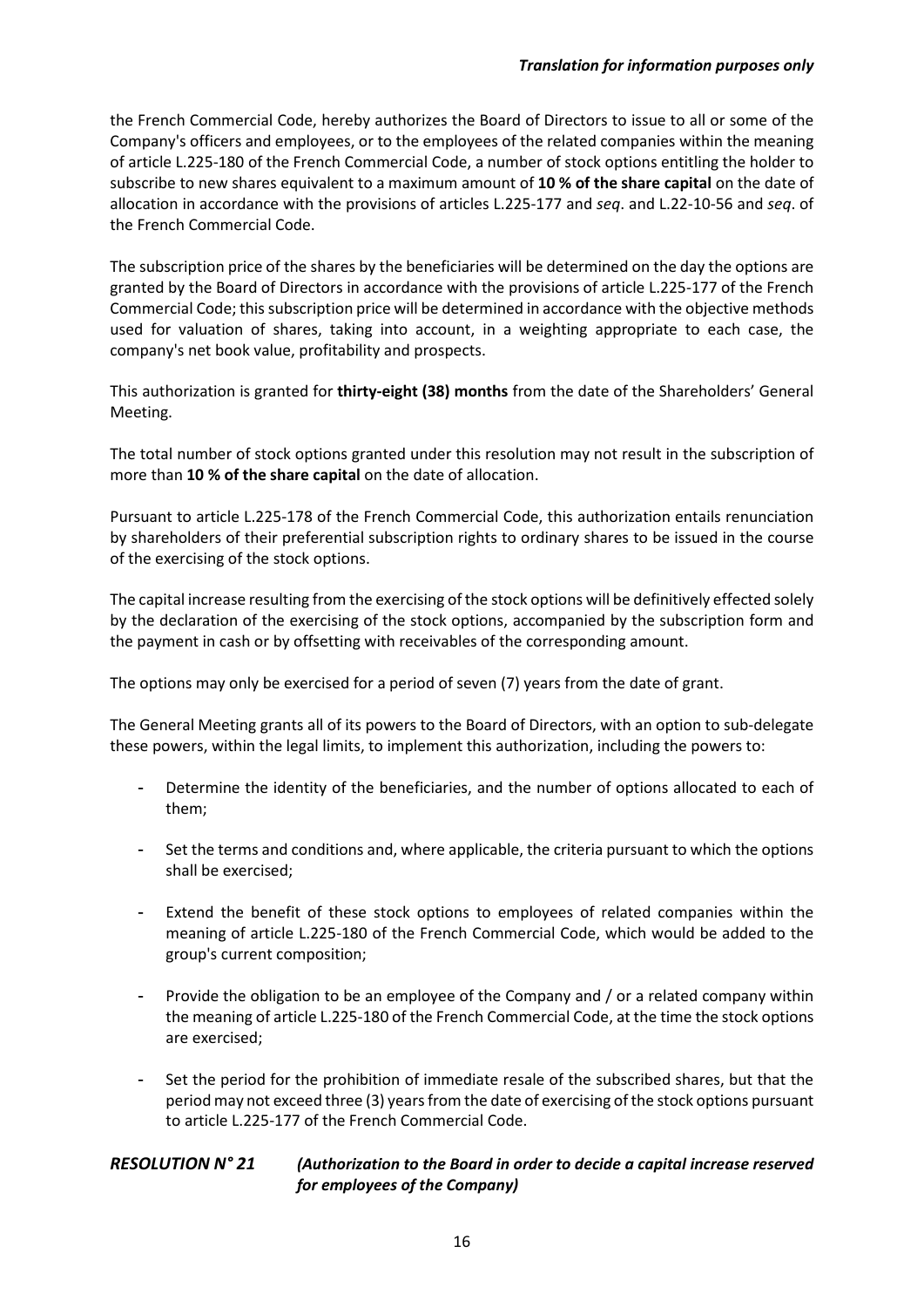The General Meeting, having fulfilled the quorum and majority required for Extraordinary General Meetings, having heard the report of the Board of Directors and the special report of the Auditor and in accordance with articles L.225-129-6 French Commercial Code and L.3332-18 and *seq*. of the French Labor Code,

Given the decisions taken under previous resolutions,

Hereby conferred to the Board of Directors the powers to increase the share capital on one or more occasions, by a maximum nominal amount equal to 1% of the share capital of the Company by issuing new shares reserved for employees and former employees of the Company members of a company's savings plan or by incorporation of reserves, profits or premiums and free allocation of shares to such employees and former employees,

Hereby decided to confer this authorization for a period of **eighteen (18) months** from the ongoing Meeting,

Hereby decided that the Board of Directors shall have full powers to implement this authorization, within the limits and under the conditions specified above, in particular to:

- Determine that the issuances may be made directly in favor of the beneficiaries or through collective bodies,
- Determine the nature and terms of the capital increase,
- Set the subscription price for the cash shares in accordance with the law,
- Set the time for paying-up the shares and, where appropriate, the seniority required for employees to participate in the operation, all within the limits set by law,
- Determine, if applicable, the amounts to be capitalized within the limit set above, the equity items to which they will be charged and the conditions of their allocation.

# *RESOLUTION N° 22 (Cancellation of authorizations granted to the Board of Directors by the Extraordinary General Meeting held on June 1st, 2021)*

As a result of the foregoing resolutions, the General Meeting having fulfilled the quorum and majority requirements for Extraordinary General Meetings, hereby decided to cancel the unused portion, if applicable, of the authorizations granted to the Board of Directors by the Extraordinary General Meeting held on June 1st, 2021 under resolutions 15 to 23, 26 and 27.

### *RESOLUTION N° 23 (Authorization to be given to the Board of Directors for the issuance of reserved shares of the Company and securities giving access to capital of the Company)*

The General Meeting, having fulfilled the quorum and majority required for Extraordinary General Meetings,

After having heard the report of the Board of Directors and the special report of the Auditor, and in accordance with articles L.225-129 and *seq*., L.225-129-2, L.225-135, L.225-138, L.22-10-49 and *seq*. and L.228-91 and *seq*. of the French Commercial Code,

Hereby decides, and under the condition precedent that resolution n°24 regarding the cancellation of the shareholder's preferential subscription right be adopted, to confer powers to the Board of Directors to proceed, for an **eighteen (18) months** period from the date of the shareholders' meeting,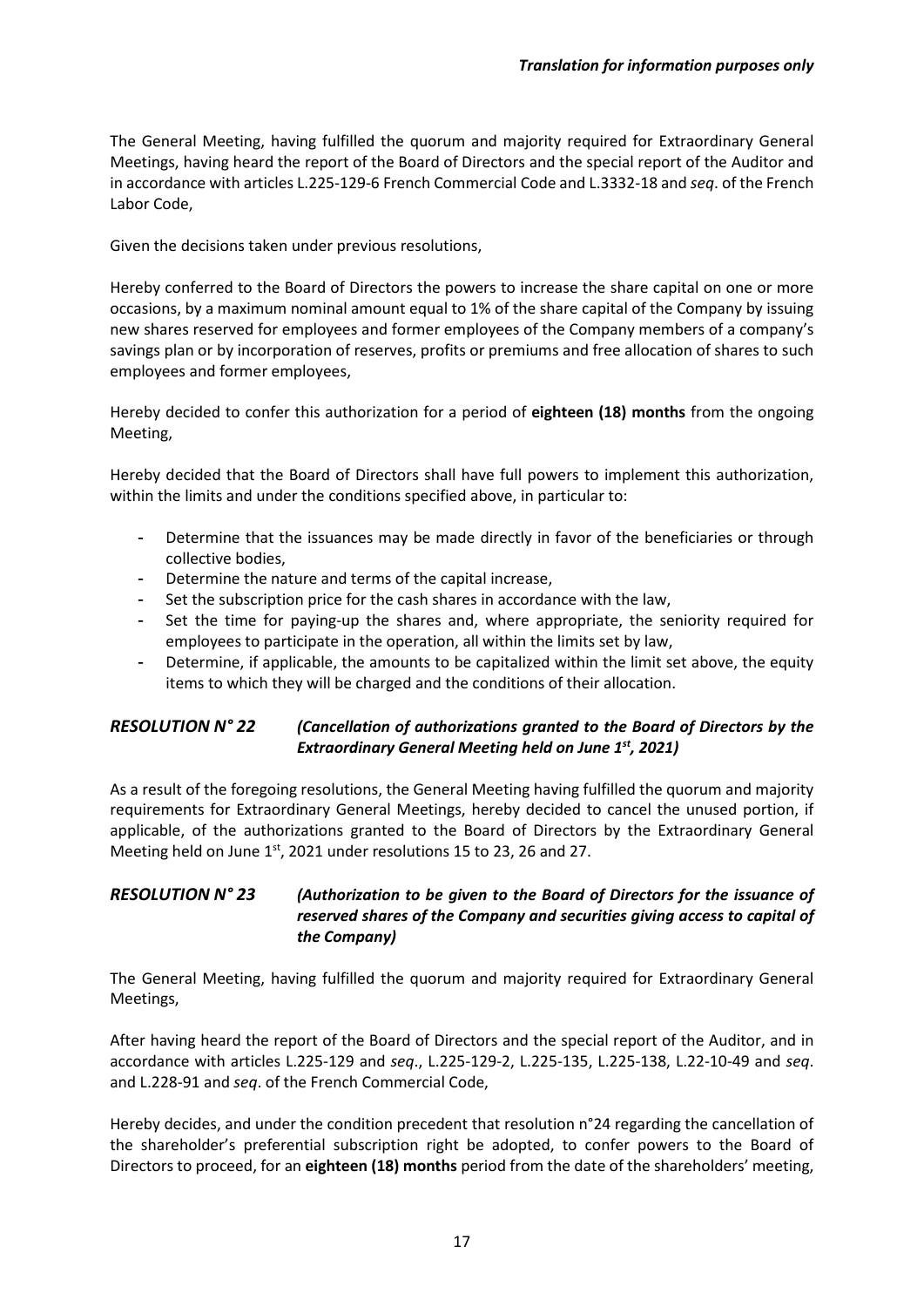to issue, in one or more occasions, in France or abroad, securities giving access by all means, immediately or in the end, to Company's existing shares or shares to be issued, which subscription could be made either by cash, or by compensating amount due.

The issuance of preferred shares and securities giving immediate or, in the end, access to preferred shares shall be excluded.

The General Meeting hereby decides, in accordance with the subscription agreement concluded on April 1st, 2020 with the European Investment Bank, that each security giving access to capital will confer the right to subscribe to one (1) ordinary share of the Company at a strike price which shall be equal to 95 % of the price per share in the context of the latest equity fundraising of the Company of at least EUR 5,000,000 and subscribed for by any new investor not already holding, directly or indirectly, shares in the Company.

The upper limit of the shares that may result from the exercise of the securities giving access to capital pursuant to this authorization shall not be over **300,000 shares**.

This upper limit will be adjusted, where appropriate, pursuant to the adjustments made in order to protect the holders of rights attached to securities giving access to shares.

The General Meeting takes notice that this authorization shall automatically entail the waiver by the shareholders of their preferential subscription rights to the shares which may result from the exercise of the securities issued pursuant to this authorization.

The General Meeting hereby decides to confer upon the Board of Directors full powers to implement this authorization, sub-delegate to the General Manager or, as mutually agreed with him, to one or more Deputy General Managers, under the conditions laid down by law, to implement this authorization, within the limits and under the conditions specified above, in particular to:

- Set the amount of the issuance(s) that will be carried out pursuant to this authorization and in particular set the dates, deadlines and conditions for the subscription, delivery and possession of the securities, within the legal or regulatory limits,
- Set the procedures for exercising the rights attached to the securities to be issued, and in particular, the dates, the deadline, the terms and conditions to the exercise of the securities and the subscription price of the shares, the conditions of delivery and possession of the shares of the Company, within the legal or regulatory limits,
- Collect the subscriptions to the securities,
- In the event that the securities would be exercised, collect the subscriptions to the Company shares and the corresponding payments, and record the completion of capital increases to the amount of subscribed shares and proceed to the related amendment of the Bylaws,
- At its discretion, charge the costs of any capital increases which may result from the exercise securities to the amount of the issue premium(s) and deduct from this amount the sums needed to increase the legal reserve to one tenth of the new capital after each capital increase,